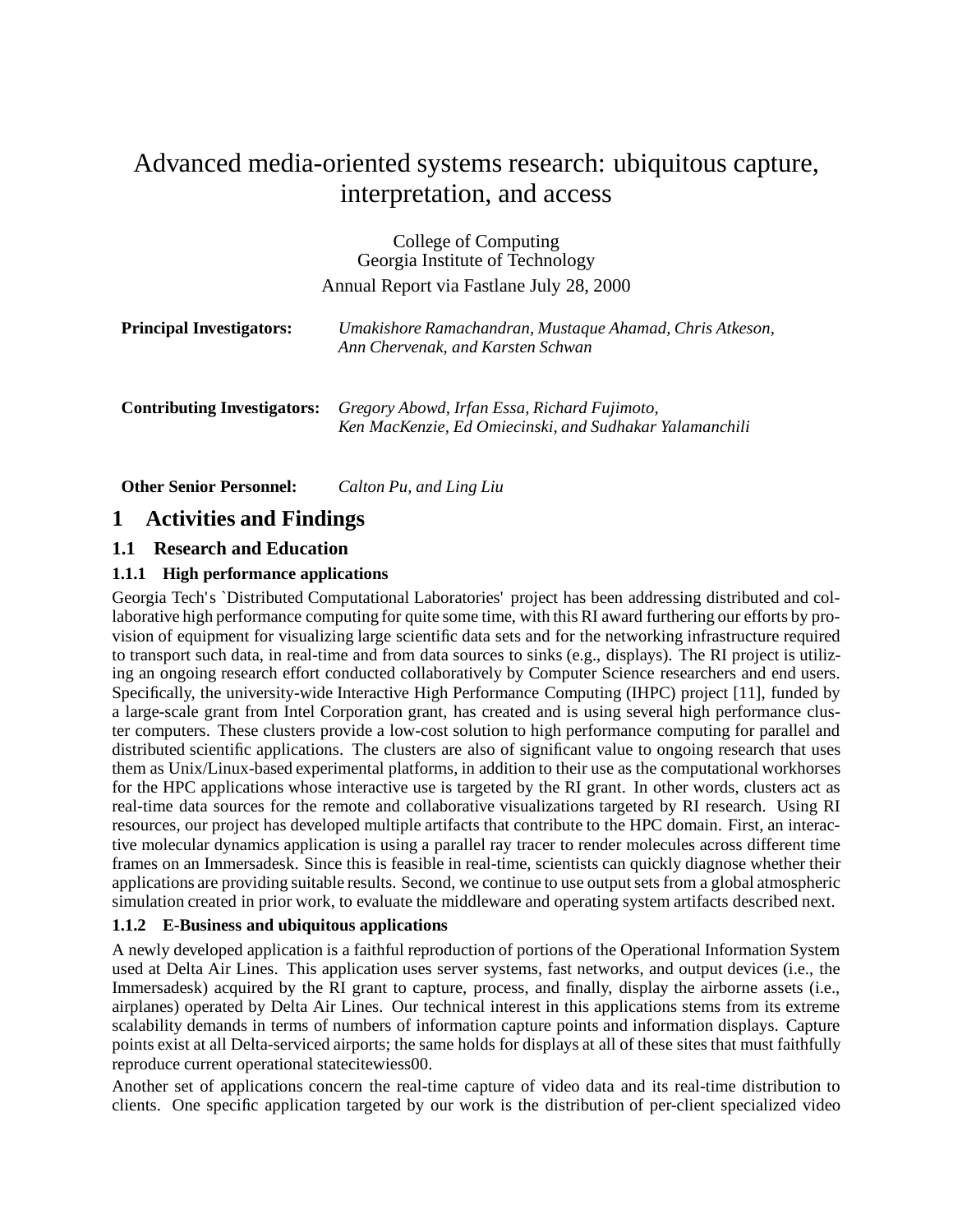streams to a large number of clients, such as users of handheld devices sitting in a sports stadium, where each such user is interested in different aspects of the ongoing sports action [10, 12].

#### **1.1.3 Remote and collaborative visualization of large data**

Our efforts have led to the development of the ECho middleware[4], which enables end users to interact with each other and with large scale computations via visual displays, to simply view application progress in real-time, to steer such applications, or to collaboratively solve the scientific problems being investigated. Computational tools and collaborators may be local or remote, and computational tools may be dedicated or shared. Our experiences are that scientists prefer to interact and steer applications from multiple interfaces; from 2D and 3D plots of grid data to graphs summarizing observed behavior. This is one of our reasons for focusing the ECHo middleware described in multiple papers this year on the support of plug-and-play functionality for construction of collaborative high performance applications. Furthermore, since the computational platforms used by scientists tend to be shared and heterogeneous, there are typically substantial differences in the resources available to users: ranging from high end visualization environments like CAVEs to low end environments more suitable for homes like browser-based visualizations. To understand and address these differences, we have developed middleware-level solutions for dynamic load balancing and for filtering data streams as per current user manipulations of their visual displays[8], and we have developed `active' user interfaces that capture some user actions automatically, thus eliminating the need for end users to explicitly state the quality of service and the resolution of data they currently require. Experiments with these solutions in local and wide area settings have demonstrated their ability to provide timely data displays even across international Internet links[8].

The current program steering and monitoring mechanisms used in our research utilize both the aforementioned ECho middleware and its JECho Java extension[3, 1, 14, 4], released to the broad community this year, and an object-based steering framework, termed (J)MOSS [5], described in more detail later.

The multiple views scientists require and the potential resource limitations they typically experience have also driven our research into investigating decision mechanisms for controlling data streams, which include the aforementioned mechanisms for stream control and active interfaces[8] and also data stream controls implemented using database cost functions[9]. Active interfaces are visual interfaces that offer improved interactions with computational tools by exporting selected state to information providers. For example, an active interface can relay its resource limitations to an information provider, which can then use this information to dynamically tailor the data stream. Extending such functionality, user-specified temporal queries are transformed to further operate on the data stream. Database cost functions which estimate the efficiency of specific operations at the nodes of a query plan dynamically constructed for such queries, are used in the most sophisticated techniques we have developed for dynamically tailoring data streams, as part of the dQUOB layer implemented on top of ECho[9].

For the Delta Air Lines application, we have used the Immersadesk to demonstrate the ability to track air traffic in real-time, for large numbers of airplanes scattered throughout different locations in the U.S. Geographic information systems were used in that implementation[7].

#### **1.1.4 Object- and event-based middleware**

(J)MOSS addresses the strong need to have high performance applications and their user interfaces interact with programs that are available in the commercial domain, written with DCOM or CORBA. One approach to this problem we have explored is to not only `wrap' HPC programs to make them CORBA-compliant, but in addition, to export selected program state and functionality to object systems via CORBA-compliant `mirror' objects. Toward these ends, (J)MOSS mirror objects (1) export relevant application state to potentially remote mirrors that interact with CORBA or CCA applications via IDL interfaces and the IIOP protocols, and (2) they interact with the HPC applications by steering them in response to mirror object invocations. MOSS mirror objects have demonstrated performance in terms of their state updates in response to state changes that is competitive with the performance attained with high performance monitoring systems like Falcon. JMOSS is the Java extensions of MOSS mirrors, which we are currently using to construct a computational `workbench' for mechanical engineers doing parts design[2].

The ECho software developed by our group is a publish/subscribe communication infrastructure specifically targeted at the high performance domain. Thus, in contrast to industry efforts that target large numbers of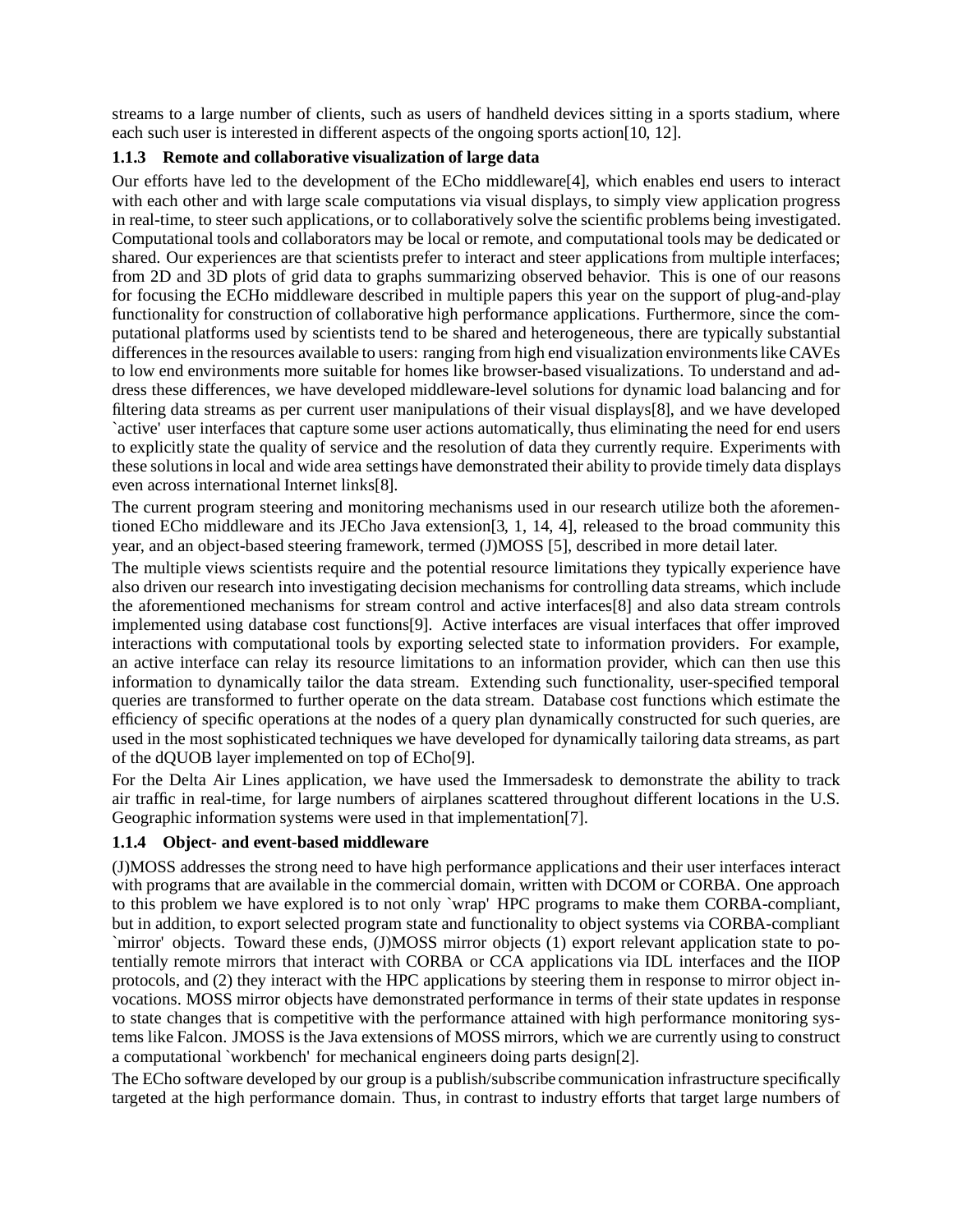clients each submitting or receiving small amounts of data, ECHo supports large data transfers at speeds exceeding that of high performance frameworks like MPI or PVM. Such performance is achieved due to ECho's use of efficient `wire formats' for information transport. Jointly, these communication middleware support the dynamic communications of Distributed Laboratory applications, online program monitoring and steering performed directly or with (J)MOSS, and for collaboration across multiple data visualizations and applications. The principal contributions of the JECho Java middleware are its ability to interface smoothly to ECHo and to support mobility for end users that employ Java-based data generators or viewers. Finally, addressing scalability and commercial applications like the Delta Air Lines application described above, we have also developed tools for interoperation with other infrastructures. One specific tools, termed xml2wire, is one that transports XML-described data at network speeds, thus reducing the network bandwidth required by orders of magnitude in comparison to existing XML transports[13].

#### **1.1.5 Garbage Collection in Stampede**

*Stampede* is a cluster parallel programming system designed and developed at Compaq Cambridge Research Lab to support the programming of computationally demanding interactive vision, speech and multimedia collaboration. The system relieves the application programmer from concerns such as communication, synchronization and buffer management. Threads are loosely connected by channels which hold streams of items, each identified by a timestamp. A thread may read a timestamped item from one channel, perform some analysis on that item and write an item with that same timestamp onto a different channel. Because threads operate at different speeds, some timestamps will not be completely processed.

Prior work on Stampede includes several optimizations. The most relevant here are static scheduling (which ensures that all work is on timestamps that will be fully processed) and garbage collection (which removes items in channels that will not be referenced again).

In this new work which is joint with Kath Knobe of Compaq Cambridge Research Lab, we identify a single unifying analysis, *dead timestamp identification* [17] which identifies dead timestamps at both threads and channels. Dead timestamps on a channel represent garbage. Dead timestamps at a thread represent dead computations that need not be performed.

This has three advantages. The algorithm applies to a wider class of applications than the previous scheduling work. It is more effective than the garbage collector. A single analysis is simpler to understand and maintain than two distinct analyses. These algorithms have been implemented in the Stampede cluster system. Preliminary results show a factor of 4 improvement in latency for processed timestamps through a computational pipeline, and a factor of 3 improvement for number of processed timestamps.

#### **1.1.6 Programming Idioms for Distributed Smart Sensors**

We are developing a seamless distributed programming infrastructure that transcends the hardware continuum from sensors in the environment to powerful backend clusters in machine rooms. Specifically, we are researching the following topics:

- **Programming idioms.** Computational abstractions that will enable seamlessly harnessing the hardware continuum ranging from mobile sensors with limited computational capabilities (that may be in wristwatches and clothing for instance), to stationary sensors attached to embedded processors (that may be in walls and ceilings), to powerful backend clusters that may be in machine rooms. Issues include temporal guarantees for data, efficient support for stream data, and distributed synchronization The primary goal is to make the development of application programs spanning such a continuum easy.
- **Computational Model.** Real failures and perceived failures (due to poor response times) are expected to be normal occurrences in such an environment. We would like to develop computational models that allow reasoning about software in the presence of failures.
- **Runtime Mechanisms.** We will develop efficient runtime mechanisms that support such a programming continuum including program and data transformations, computation elision where applicable, and state reconstruction in the presence of failures.
- **System Evaluation.** We will conduct extensive experimental studies to understand the system level tradeoffs using real application contexts. The study will address resource management issues to meet application level guarantees, availability in the presence of real and perceived failures, and perfor-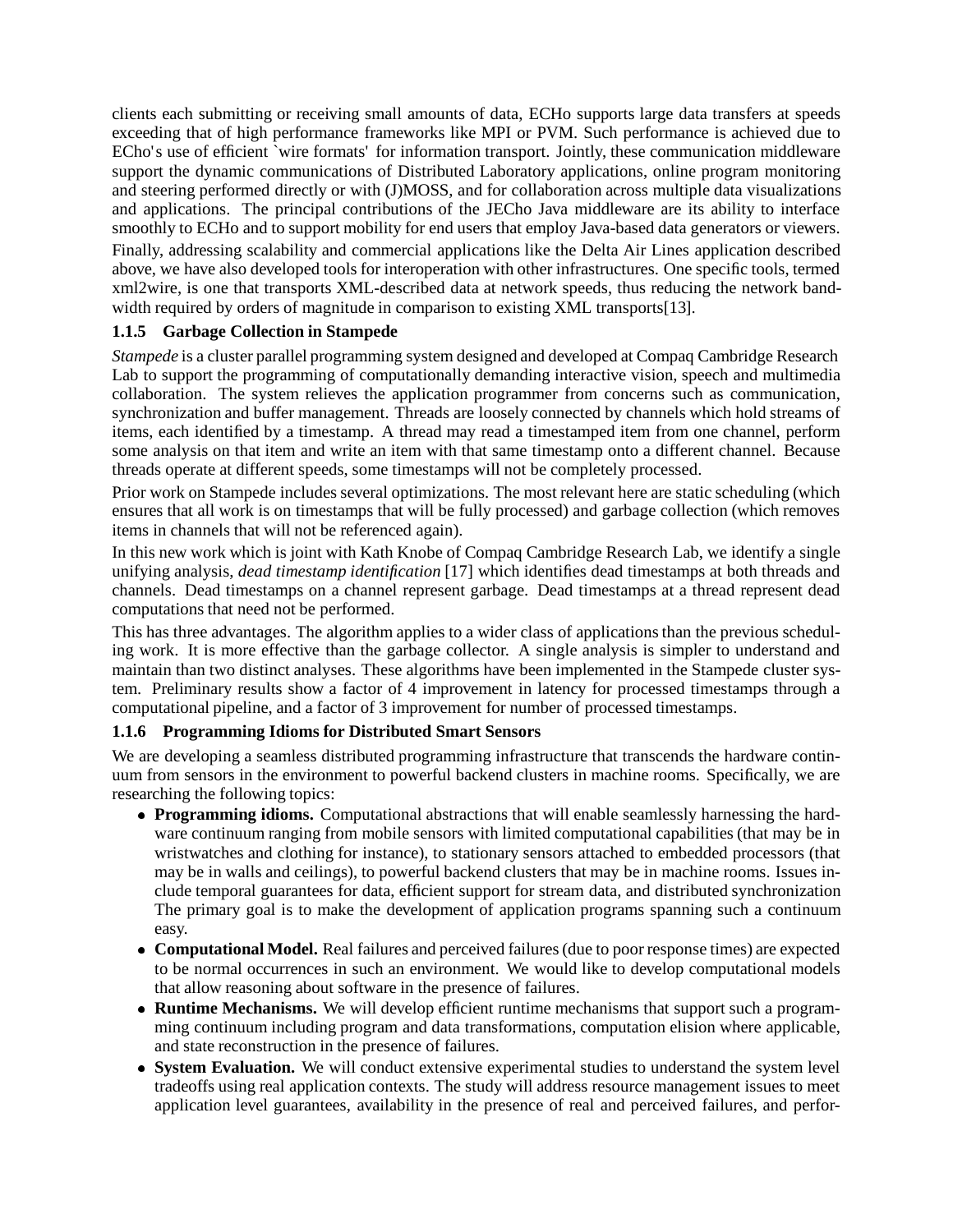mance and scalability of the proposed mechanisms,

We have developed a *distributed Stampede* architecture [16] that allows extending the Stampede programming environment to any arbitrary device that may be a sensor with a computational engine associated with it, or a data concentrator (such as skiff) to which several sensors are connected. By providing the same API on the devices, this architecture allows threads (which can be written in Java or C) to become part of an on-going Stampede computation in a backend cluster. We have currently implemented this architecture using Unix sockets for communication between the devices and the backend server. This implementation has the nice property that it hides the heterogeneity between the client and the backend server.

In concert with researchers in the application domains (such as Professors Irfan Essa), we are developing instances of ubiquitous computing applications. One such application is a *distributed multipoint video streaming* which is implemented on top of Distributed Stampede. Skiff personal servers (designed by our industrial partners Compaq CRL) with cameras attached to them distributed in space connected to backend clusters serves as the hardware platform for this application. Such an application skeleton can serve in a variety of applications including surveillance, autonomous robots, and monitoring eco systems.

#### **1.1.7 Context Aware Computing**

We have been exploring the larger space of capture/access applications outside of the classroom in both office and home environments. This includes the incorporation of sensed context information to facilitate acquiring meta-data for context-based retrieval of live experiences. We have developed an initial framework and toolkit to support exploration of context-enabled capture/access and are exploiting that infrastructure in the meeting room with a system called TeamSpace (a joint venture with IBM Research and the Boeing Company). We are also using this infrastructure to support numerous capture/access applications in the home to support both short-term (e.g., reminder systems) and long-term (medical and family history) applications.

The significance of our work is in the integration of sensing/perception technology with multimedia technologies to explore novel human-computer interaction issues in aware environments. This has relevance to HCI, Software Engineering and Computational Perception communities.

#### **1.1.8 Access Control in Context Aware Computing Environments**

In perceptual spaces, the computing infrastructure must meet the needs of human users without requiring burdensome and explicit interactions from them. Since the system must do the right thing at the right time only for right users, access control becomes important in such environments. We are exploring novel authentication based mechanisms and new authorizations which are well suited for such systems. In particular, we have developed a sensor provided information based implicit authentication scheme. We have also developed a rich authorization framework where security relevant context of a request can be used to determine if the requests should be granted. These results have been documented in the following papers.

#### **1.1.9 Large-scale Telecommunication Networks Simulation**

Our research in simulating large-scale telecommunication networks has made significant advances over the past year. We developed an approach to quickly parallelize sequential network simulators. Using this approach we have realized a parallel implementation based on ns2 that is widely used in the network simulation community. This prototype is called pdns (parallel/distributed network simulator). We have developed a technique to eliminate routing tables in network simulators such as ns2, and showed that this enabled an order of magnitude increase in the size of networks that could be simulated. We developed a concept we call a dynamic simulation backplane to provide a flexible means for integrating network simulators, and have demonstrated its use to integrate pdns models as well as those from the Glomosim package developed at UCLA. We have also developed new distributed simulation synchronization algorithms capable of operating over unreliable transport; in contrast, previous algorithms assume reliable communications.

#### **1.1.10 SoftCache Architecture**

A soft architecture is a computer built by integrating dynamic compiler software with simple, fast processing hardware. The dynamic compiler is used to replace hardware structures to enable higher speed, lower power or greater functionality. The dynamic compiler replaces dynamic decision-making logic in hardware (which must make decisions every cycle) with software decisions which are made less frequently and embedded in the instructions of the program. As a concrete example, we are building a software cache/memory man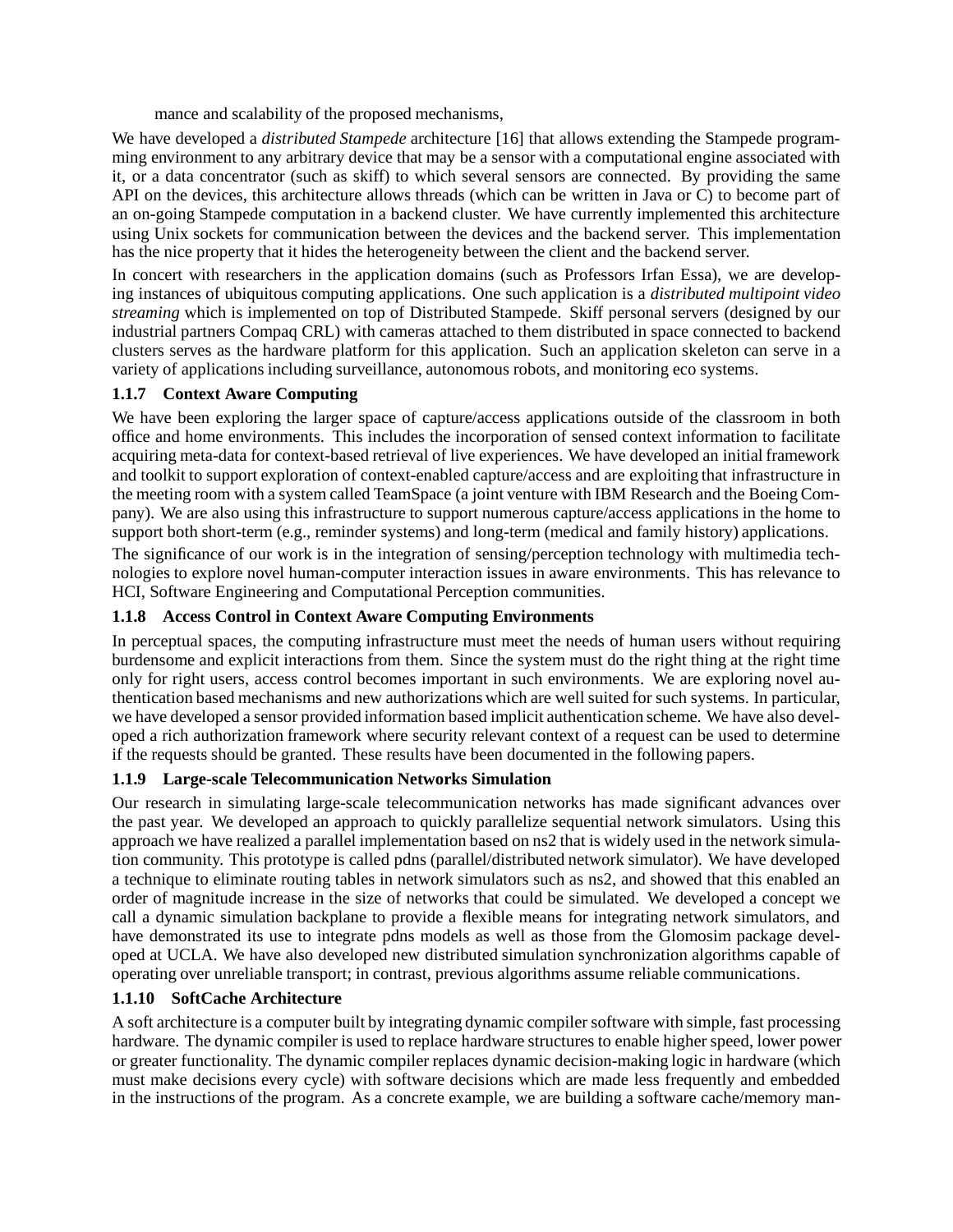agement system. In this example, the hardware has no cache tags or memory translation unit to minimize cost and power consumption. Instead, the dynamic compiler attempts to avoid tag checks or translation by embedding cache state in branch and load/store instructions when possible. When such embedding is not possible, the dynamic compiler falls back to emulating traditional cache structures in software. The software cache is particularly effective in the important scenario of embedded, networked devices which are rapidly developed and deployed. Caching is desirable for programmability but hardware cost and power budgets are tight. See http://www.cc.gatech.edu/ kenmac/softarch/ for details on this architecture, and http://www.cc.gatech.edu/ kenmac/softarch/huneycutt01.ps for a white paper describing some of the technical details.

### **1.1.11 System support for Information Monitoring in Wide-area networked Environments**

The Web publishes a vast amount of information that changes continuously. The rapid and often unpredictable changes to the information sources create a new problem: how to detect and represent the changes, and then notify the users. This activity addresses the issue of Internet-scale change monitoring using continual queries. The system is running at GT (www.cc.gatech.edu/projects/disl/WebCQ). We also build a dedicated WebCQ version for National Cancer Institute to tracking cancer trials info and notifying of NCI's users the new trial info. The web site is at www.cc.gatech.edu/projects/disl/CIM.

#### **1.1.12 Automated Information Extraction Systems for Dynamic Web Documents**

This research explores the methodology and engineering methods for building a fully automated information extraction systems. We have developed Omini using our methodology and conducted extensive performance experiments. Our results are reported in the following papers:

## **1.2 Major Findings**

We have had a significant number of research results in the scope of the RI project that span cluster computing, support for interaction, and wide area scalability in application domains such as e-commerce. These results have often been in partnership with our industrial collaborators such as IBM, Intel, Compaq, and Wind River Systems. The references in the publications portion of this annual report give pointers to some of these results. For a more complete list please visit the project web site at www.cc.gatech.edu/~rama/nsf-ri/

#### **1.3 Training and Development**

Several undergraduate and graduate students have been brought on board for this project. They are working on different aspects of the project. Several students have been trained on the Compaq's skiff personal server which is used as one of the capture/access points for multimedia data.

#### **1.3.1 Undergraduate Research Participation**

One of the pedagogical goals of the project is to involve more undergraduates in research. To this end, we have re-designed the undergraduate curriculum front-loading it with required courses in the first two years and electives in the junior and senior years. This curriculum is in place as of the Fall of 1999. As an example, on the systems side we have a sophomore level course that presents the architectural components of a computer together with the operating systems concepts for managing the resources. This method seems very promising in revealing the synergy between hardware and software for the students. This course is followed in the junior year by two courses one in software and the other in hardware. The software course is "Operating Systems Design", wherein we give a tour of Linux operating systems kernel internals, and have the students modify aspects of the kernel (e.g. scheduling) on a standalone processor board (the Skiff personal server designed by our industrial partners Compaq CRL). The hardware course is "Processor Design", wherein we have students design a processor to run JVM in a couple of different styles (a conventional pipelined processor, and a special-purpose design) and compare them quantitatively. These courses should prepare the students to get involved in systems research in their senior year and accomplish significant research artifacts.

These courses have been a major feeder for UGs to get involved in RI related research. This past year around 10 undergraduate students have participated in research projects relating to the RI.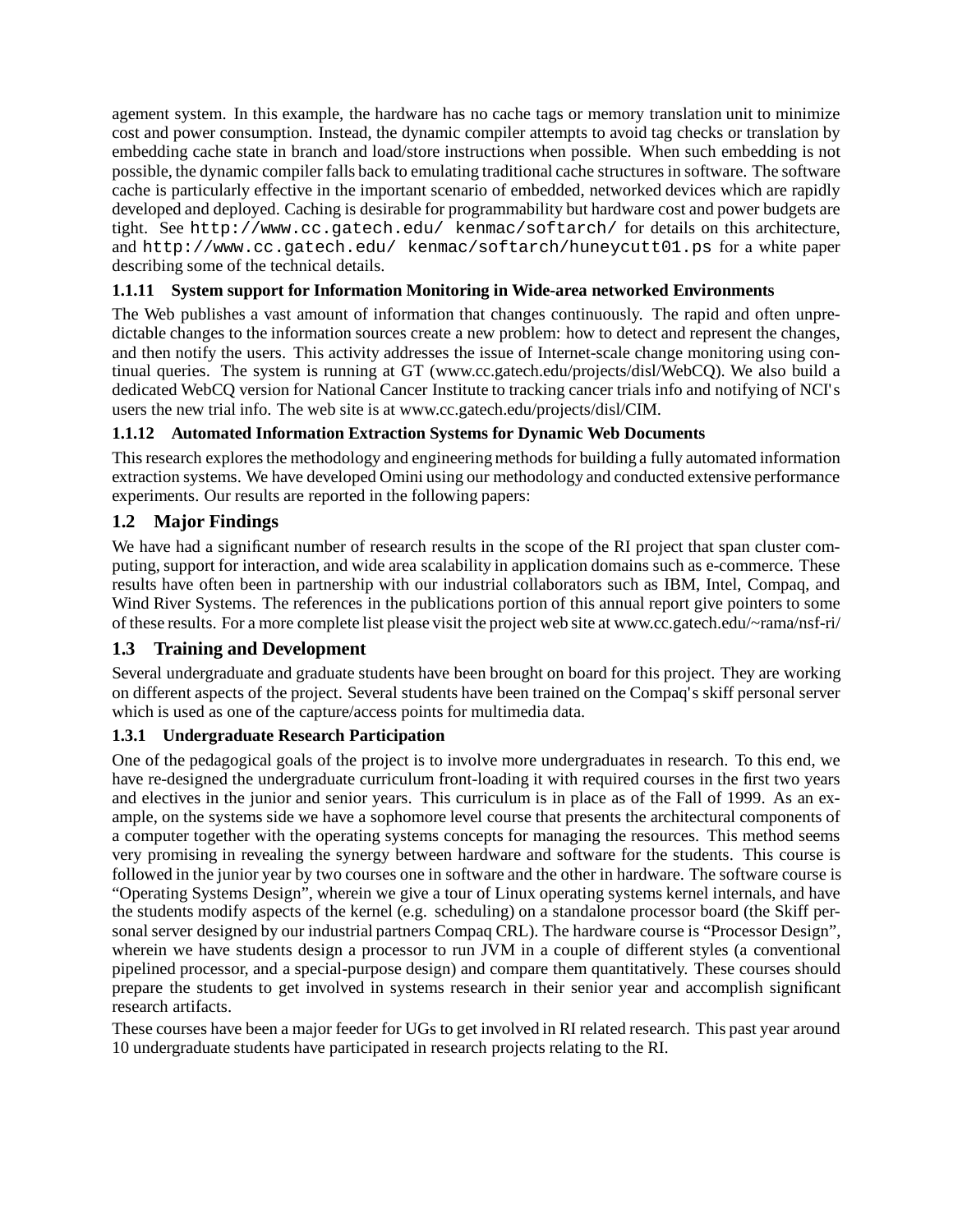## **1.4 Outreach**

The College of Computing at Georgia Tech has been running a summer intern program (funded by ONR) for promising undergraduate students from Colleges and Universities who do not have the infrastructure to support research in computing. For example, for the summer of 2000, we have participants from Spelman College, University of Puerto Rico, Florida A&M, Talladega College, Morris Brown College, and Morehouse College. The intent is to match these students with faculty and graduate students who can mentor them through an eight-week research project. This program provides the interns with a rich summer research experience, and serves as a port-hole for what awaits them if they decide to go to graduate school.

The labs mentioned above will be made available to such students to enrich their experience at Georgia Tech in the Summer of 2001. We are planning a open-house in April 2001 to acquaint researchers from within and outside the College of Computing to the high-end visualization and computation facilities that are available through the RI award.

#### **1.4.1 Advisory Board**

We have constituted a research advisory board for the RI award as mentioned in the original proposal. The board members for 2001 are: Roger Haskin (IBM Almaden), Jim Rehg (Compaq CRL), Yousef Khalidi (Sun), Gita Gopal (HP labs), Rick Schlichting (AT & T), Willy Zwaenepoel (Rice), Kai Li (Princeton), and Mary Vernon (UW-Madison). We are planning a board meeting on May 16, 2001 to get feedback on both the resource acquisitions we have already made and are planning in the out years, as well as on the research directions we are pursuing.

## **2 Publications and Products**

## **2.1 Publications**

See the references at the end of this document.

## **2.2 Web Site**

Please visit the project web site at www.cc.gatech.edu/~rama/nsf-ri/

# **3 Contributions**

The activities we are currently undertaking have resulted in a significant number of publications and software artifacts. These are listed in the references at the end of this report.

## **3.1 Human Resources**

We have roughly 25 graduate students, 10 undergraduate students, and 4 research scientists working in areas related to this project. Of these 1 research scientist (Beth Plale), three graduate students (Vernard Martin, Durga Devi Mannaru, and Tianying Chang) are from under-represented groups. With the funding available from this award we have hired a part-time research scientist (Phil Hutto) who has been overseeing all the equipment acquisitions for this year. We have also hired an undergraduate research assistant (Matt Wolenetz) to help with overseeing the inventory of acquisitions being made for the project, and enable their use by the project participants. We plan to hire a research scientist fully dedicated for this project in the coming year.

Several students have been trained on the Compaq's skiff personal server which is used as one of the capture/access points for multimedia data. Besides, software artifacts developed as part of the project are being used in graduate and undergraduate courses thus infusing research back into the curriculum.

## **3.2 Laboratory and Testbed Development**

As part of the matching commitment to the NSF RI award, the College of Computing has made additional lab space available for housing the high-end interaction devices. The College also partly bore the cost of renovating the space to accommodate the equipment. The renovation is mostly complete. The present layout has 2 large labs abutting each other, and connected by a sliding glass door. The first lab is more traditional and hosts workstations for use by students. This lab also houses a 17-node cluster (each node is an 8-way SMP using 550 MHz Pentium III processor) which was donated by Intel. The second lab (called *Systems Studio*) houses the high-end interaction devices such as an Immersadesk, and a video wall which we acquired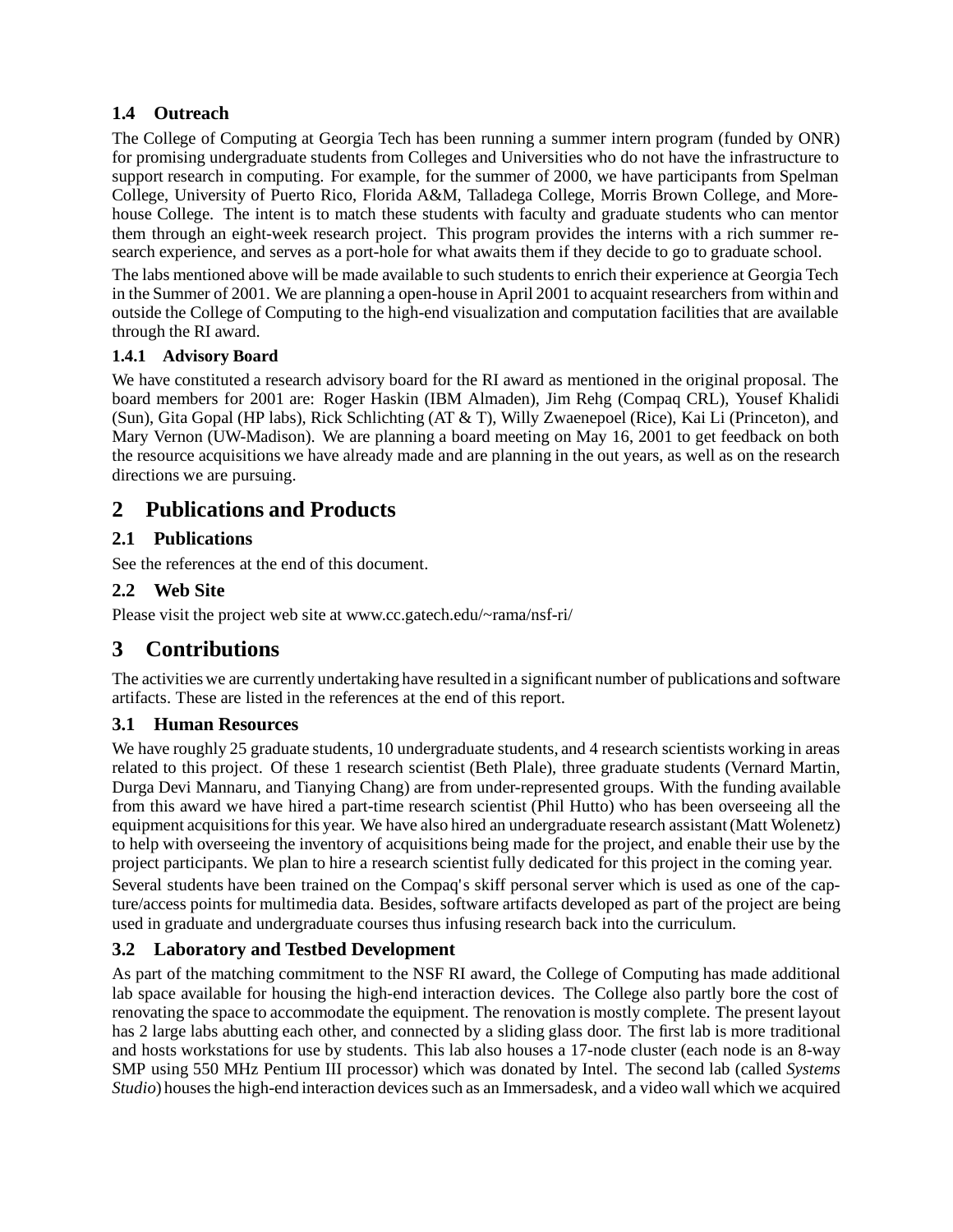in the first year of funding. The NSF RI equipment will be made available to users via these two labs. The users include faculty, research scientists, post-docs, and students (both graduate and undergraduate), from the College of Computing and elsewhere on campus. The equipment acquisition for year one is in progress and we expect the labs to be fully operational with the new acquisitions by the end of the summer. All the high-end interaction devices which we purchased in year one became operational towards the end of Fall 2000, and are in use by students and faculty from Spring 2001.

In the proposal, we mention that the techniques we develop in this project will be deployed in several application testbeds. One such testbed being developed as part of the *aware home* project at Georgia Tech is the "Broadband Institute Residential Laboratory". This laboratory is now in place as of April 2000 for experimentation. One of our industrial partners (Compaq CRL) is developing instances of embedded computing devices (such as the Skiff personal server http://www.crl.research.digital.com/projects/personalserver/default.htm). We will incorporate such devices in the application testbeds, and use the testbeds to evaluate our techniques.

#### **3.3 Equipment Acquisition**

The following acquisitions have been made for the second year to increase the infrastructure of the college and the institute. The acquisitions use both the NSF RI funding and the matching funds from the Georgia Institute of Technology.

- *PROXIMAS*. Dual ceiling-mounted, high-performance Proxima projection capability for Systems Studio. High-illuminance with state-of-the-art digital control.
- *VIDEO KIOSK*. Production-quality, wall-mounted flat-screen plasma with intelligent touchscreen overlay. Overlay features interactive digital annotation, capture and character recognition. Kiosk serves as an interactive information space for accessing information about Systems Group personnel, research, publications, etc. The kiosk supports novel interactive "demos" of Systems Group Research Projects and can be fed by a variety of high- performance computational resources.
- *SWITCH*. High-capacity networking switch to serve as multiprocesser interconnect fabric between all gigabit equipped computing nodes. Features jumbo frame support and link aggregation to meet performance requirements.
- *COMPUTE SERVER UPGRADE*. Dual-processor, high-performance SunFire compute server with gigabyte memory, disk and networking capacity to support general Systems Lab computational requirements.
- *FILE SERVER UPGRADE*. High-capacity disk-array-based file server (dual-processor) to support general Systems Lab storage requirements.
- *HIGH-CAPACITY FILE/MEDIA SERVER*. Terabyte capacity, high-performance disk-array based system with quad processors and gigabit connectivity to support media stream and high capacity realtime data research.

# **4 Special Requirements**

## **4.1 Plans for the Coming Year**

We will continue to develop technologies for distributed access, capture, and interpretation of data from a variety of sources. Projects such as Infosphere and Stampede that are allied to the theme of the RI award help develop these technologies using the research equipment being acquired. We will also deploy many of these technologies in testbeds such as the *Aware home*, and instrumented classrooms.

## **References**

- [1] Fabián E. Bustamante, Greg Eisenhauer, Karsten Schwan, and Patrick Widener. Efficient wire formats for high performance computing. In *Proc. of Supercomputing 2000 (SC 2000)*, November 2000.
- [2] Yuan Chen, Karsten Schwan, and David Rosen. Java mirrors: Building blocks for interacting with high performance applications. Submitted to ACM 2001 Java Grande Conference.
- [3] Greg Eisenhauer, Fabian Bustamente, and Karsten Schwan. Event services for high performance computing. In *Proceedings of High Performance Distributed Computing (HPDC-2000)*, 2000.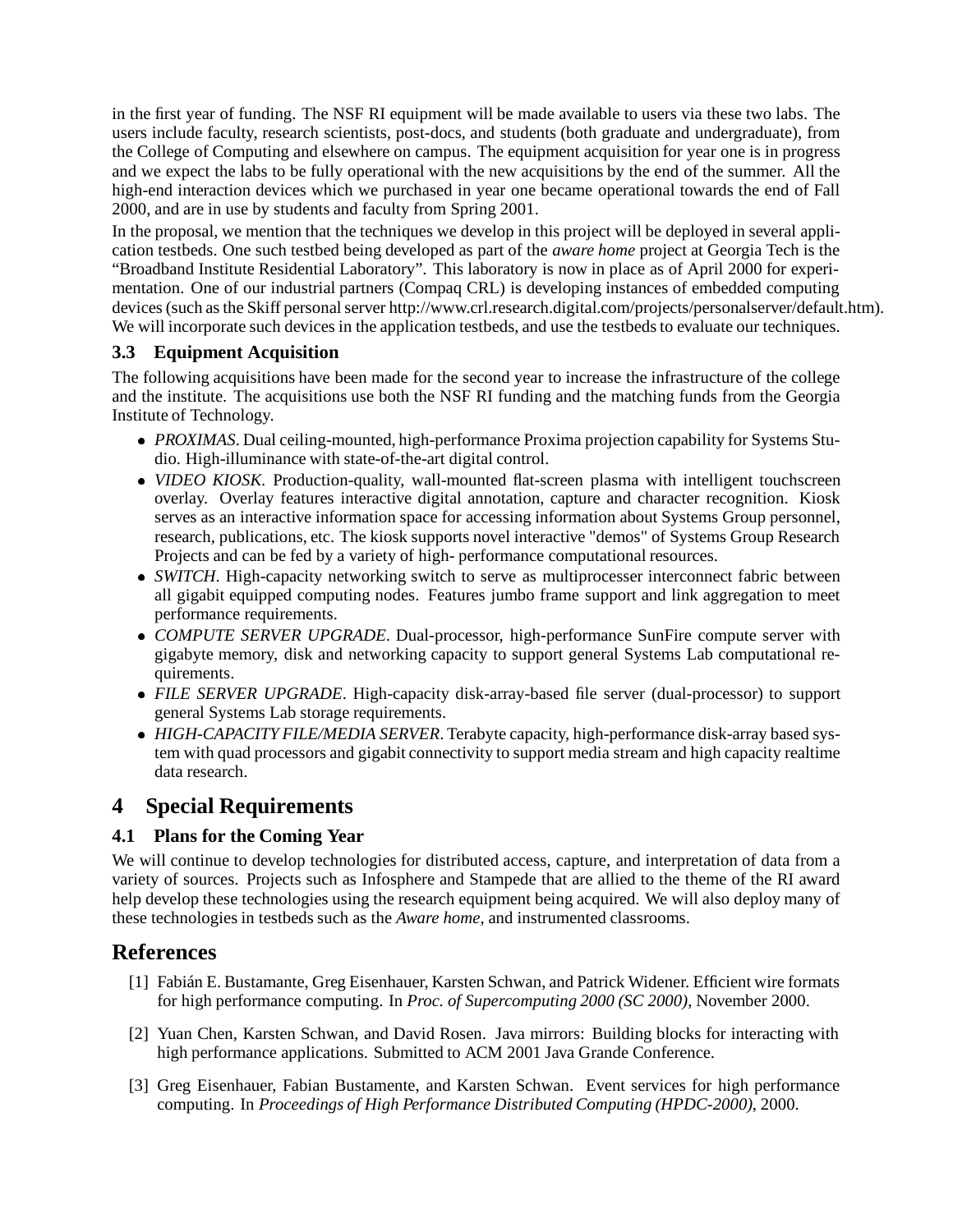- [4] Greg Eisenhauer. ECho web site. http://www.cc.gatech.edu/projects/ECho.
- [5] Greg Eisenhauer. Mirror object steering system web site. http://www.cc.gatech.edu/projects/MOSS.
- [6] Greg Eisenhauer and Karsten Schwan. An object-based infrastructure for program monitoring and steering. In *Proceedings of the 2nd SIGMETRICS Symposium on Parallel and Distributed Tools (SPDT'98)*, August 1998.
- [7] Nickolas Faust, T.Y. Jiang, Robert M. Parry, Beth Plale, William Ribarsky, Chris Shaw, and Tony Wasilewski. Acquisition, management, and use of large-scale, dynamic geospatial data. submitted to IEEE Computer Graphics & Applications (special issue on large data visualization).
- [8] Carsten Isert and Karsten Schwan. ACDS: Adapting computational data streams for high performance. In *Proceedings of International Parallel and Distributed Processing Symposium (IPDPS)*, May 2000.
- [9] Beth Plale and Karsten Schwan. dQUOB: Efficient queries for reducing end-to-end latency in large data streams. In *Proceedings of High Performance Distributed Computing (HPDC2000)*, 2000.
- [10] Christian Poellabauer, Karsten Schwan, Richard West, Ivan Ganev, Neil Bright, and Gregory Losik. Flexible user/kernel communication for real-time applications in elinux. In *Proc. of the Workshop on Real Time Operating Systems and Applications and Second Real Time Linux Workshop*, 2000. (in conjunction with RTSS 2000).
- [11] Karsten Schwan. Description of the Interactive High Performance Computing Laboratory (IHPCL). http://www.cc.gatech.edu/projects/ihpcl.
- [12] Richard West and Christian Poellabauer. Analysis of a window-constrained scheduler for real-time and best-effort packet streams. In *Proceedings of the Real-Time Systems Symposium*, 2000.
- [13] Patrick Widener, Karsten Schwan, and Greg Eisenhauer. Open metadata formats: Efficient xml-based communication for heterogeneous distributed systems. (to appear) Proceedings of the Poster Session of ICDCS-21, April 16-19 2001.
- [14] Dong Zhou, Karsten Schwan, Greg Eisenhauer, and Yuan Chen. Supporting distributed high performance application with java event channels. In *Proceedings of the 2001 International Parallel and Distributed Proceeding Symposium (IPDPS)*, April 2001.
- [15] R. S. Nikhil and U. Ramachandran. Garbage Collection of Timestamped Data in Stampede. in *Principles of Distributed Computing (PODC 2000)*, July 2000.
- [16] Sameer Adhikari, Arnab Paul, and Umakishore Ramachandran. Distributed Stampede: Ubiquitous Computing Infrastructure. Technical Report GIT-CC-01-04, College of Computing, Georgia Institute of Technology, March 2001.
- [17] Kathleen Knobe and Umakishore Ramachandran. Dead Timestamp Identification: A Unified View of Garbage Collection and Dead Computation Elimination in Stampede. Unpublished Manuscript.
- [18] Chad Huneycutt and Kenneth Mackenzie. Software Caching using Dynamic Binary Rewriting for Embedded Devices. Unpublished Manuscript.
- [19] Ling Liu, Calton Pu, and Wei Tang. WebCQ: Detecting and Delivering Information Changes on the Web. in *Proceedings of ACM International Conference on Information and Knowle dge Management (CIKM)*, Nov. 7-10, 2000.
- [20] Ling Liu, Calton Pu, and Wei Han. XWrap: An XML-enabled Wrapper Construction System for Web Information Sources. in *Proceedinghs of the 16th International Conference on Data Engineering (ICDE 2000)*, March, 2000.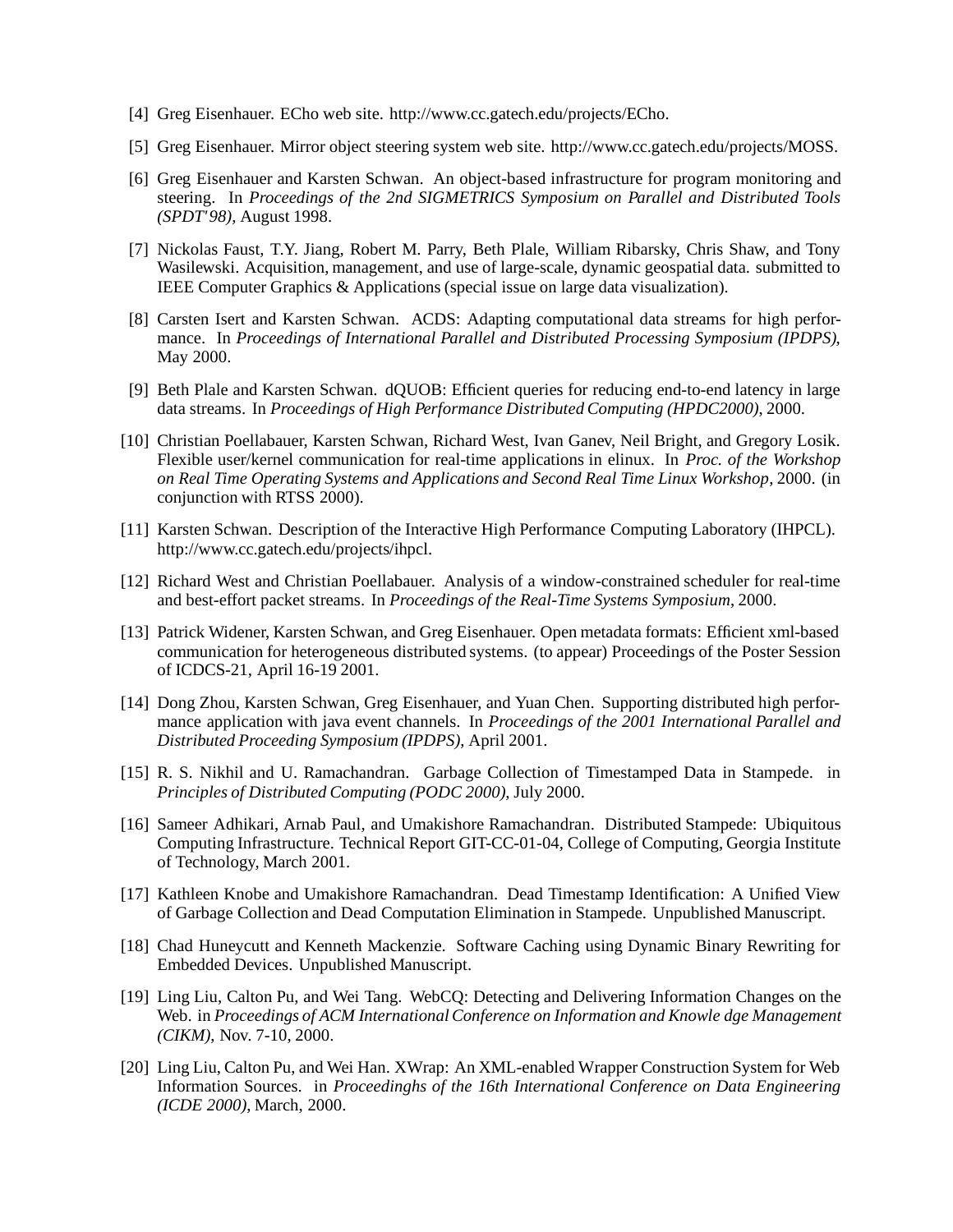- [21] David Buttler, Ling Liu, Calton Pu. A fully automated object extract system for the Web. To appear in the *Proceeding of the 21st International Conference on Distributed Computing (ICDCS-21)*, April 16-19, 2001.
- [22] David Buttler, Ling Liu, Calton Pu and Henrique Paques. OminiSearch: A method for searching dynamic content on the Web. Accepted as a demo paper in the *proceedings of ACM SIGMOD Conference*, May 21-24, 2001
- [23] G. Riley, M. Ammar, R. Fujimoto, K. Perumalla, and D. Xu. Distributed Network Simulations using the Dynamic Simulation Backplane. *International Conference on Distributed Computer Systems*, May 2001.
- [24] K. Perumalla and R. Fujimoto. Virtual Time Synchronization over Unreliable Network Transports. *2001 Workshop on Parallel and Distributed Simulation*, May 2001.
- [25] T. McLean and R. M. Fujimoto. The Federated-simulation Development Kit: A Source-Available RTI. *2001 Spring Simulation Interoperability Workshop*, paper # 01-SIW-95, March 2001.
- [26] G. Riley, M. H. Ammar, and R. M. Fujimoto. Stateless Routing in Network Simulationss. *Workshop on Modeling, Analysis, and Simulation of Computer and Telecommunication Systems*, September 2000.
- [27] R. M. Fujimoto, T. McLean, K. Perumalla, and I. Tacic. Design of High Performance RTI Software. *Workshop on Distributed Interactive Simulations and Real-Time Applications*, August 2000.
- [28] T. McLean and R. M. Fujimoto. Repeatability in Real-Time Distributed Simulation Executions. *2000 Workshop on Parallel and Distributed Simulation*, May 2000.
- [29] S. Ferenci, K. Perumalla, and R. M. Fujimoto. An Approach for Federating Parallel Simulators. *2000 Workshop on Parallel and Distributed Simulation*, May 2000.
- [30] G. Riley, R. M. Fujimoto, and M. Ammar. Network Aware Time Management and Event Distribution. *2000 Workshop on Parallel and Distributed Simulation*, May 2000.
- [31] M. Loper and R. M. Fujimoto. Pre-Sampling as an Approach for Exploiting Temporal Uncertainty. *2000 Workshop on Parallel and Distributed Simulation*, May 2000.
- [32] M. Hybinette and R. M. Fujimoto. Cloning Parallel Simulations. accepted to *ACM Transactions on Modeling and Computer Simulation*, pending final revision.
- [33] M. Hybinette and R. M. Fujimoto. Latency Hiding with Optimistic Computations, accepted to *Journal of Parallel and Distributed Computing*, pending final revision.
- [34] Gregory D. Abowd and Elizabeth D. Mynatt. Charting past, present and future research in ubiquitous computing. *ACM Transactions on Computer-Human Interaction*, special issue on HCI research in the new millenium. Volume 7, Number 1 pp. 29-58, March 2000.
- [35] Gregory D. Abowd and Sterbenz, J. Report on the Inter-Agency Workshop on Research Issues for Smart Environments. *IEEE Personal Communications*, Volume 7, Number 5, pp. 36-40, October 2000.
- [36] Maria da Graca Pimentel, Yoshihide Ishiguro, Bolot Kerimbaev, Gregory D. Abowd and Mark Guzdial Supporting long-term educational activities through dynamic web interfaces. *Interacting with Computers*, special issue on interfaces for the active Web. Volume 13, Number 3, pp. 353-374, February 2001.